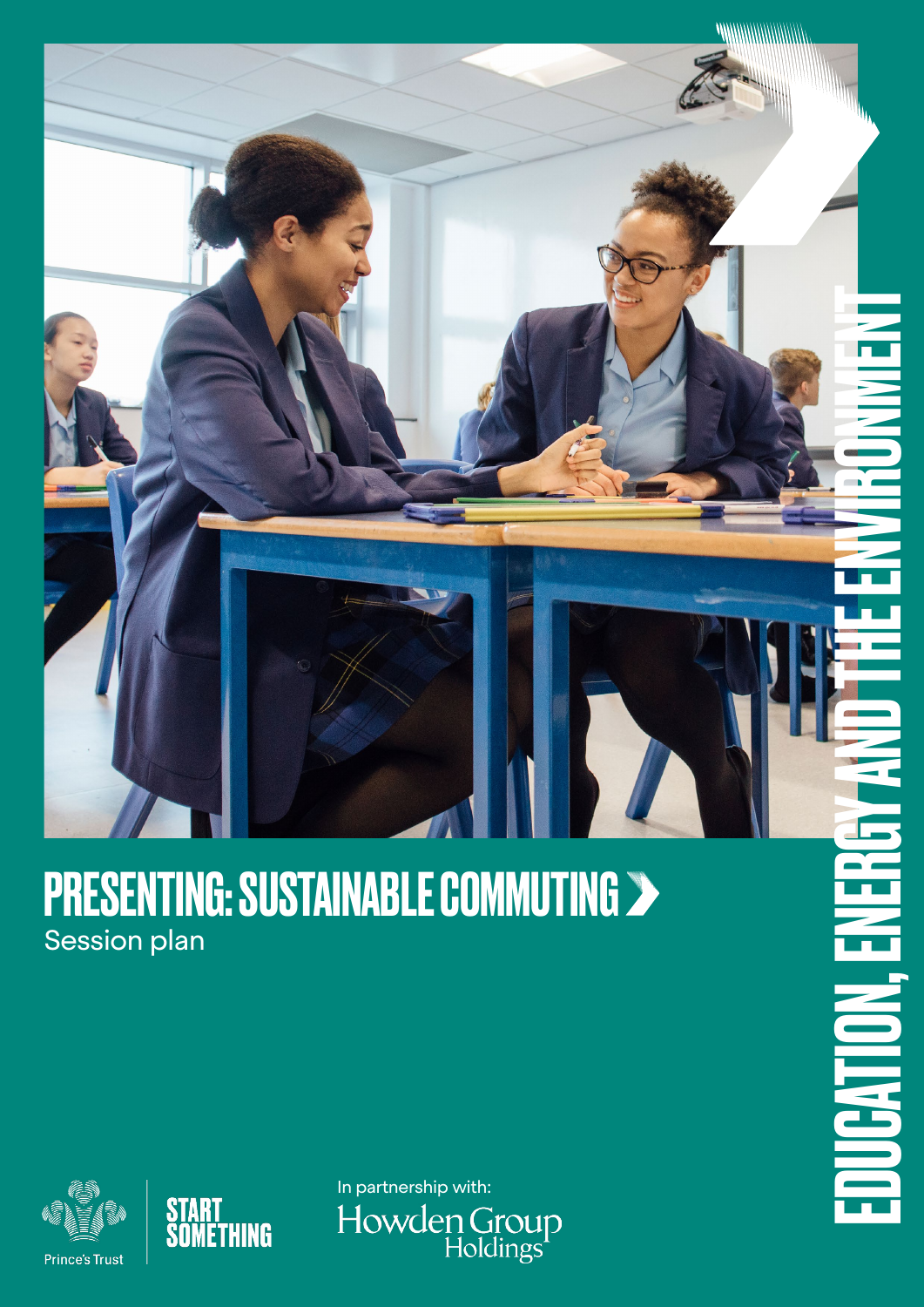## **AT A GLANCE >**

This is the final session in the 'Education, Energy and the Environment' unit. During this session, learners will prepare and deliver a presentation on sustainable commuting, using their research plan from the previous session.

Please note: The emerging nature of this topic means new evidence and information is being released every day. While we strive to keep this content up-to-date, we actively encourage you to incorporate any new and evidenced information that may arise.



### CURRICULUM LINKS

- SMSC: values and ethics
- PSHE and citizenship: personal values



## MATERIALS

- Travel research data and information worksheet
- $\checkmark$  Commuting research pack
- $\vee$  Example posters resource
- $\vee$  Communicating to an audience guide

## LEARNING OUTCOMES >

- $\vee$  Understand the use of data in developing a presentation
- $\checkmark$  Select an appropriate method of communication to help inform an audience
- $\vee$  Understand the different approaches available for communicating persuasive information
- $\checkmark$  Develop reflective learning skills

## **ACTIVITIES >**

Howden Group

| <b>ACTIVITY</b>                | TIME          | PAGE |
|--------------------------------|---------------|------|
| Communicating with an audience | 15-20 minutes | 03   |
| Information gathering          | 45-60 minutes | 04   |
| Presentation preparation       | 45-60 minutes | 05   |
| Presentations                  | Dependent     | 06   |
| <u>Wrap up</u>                 | 10-15 minutes | 07   |

## WHO CREATED THIS SESSION PLAN?

This session plan was co-created with Justine Oakes. Justine Oakes CEnv, MIEnvSc, MIEMA is an environmental professional with over 25 years experience in both the public and private sector. She is currently the Sustainability Manager at the University of Suffolk and Business and Research lead for the Suffolk Sustainability Institute. Working in partnership with local and national sustainability initiatives, the University of Suffolk is a transformational university, absorbing the best of UK University traditions and aligning them with a modern world of employment and entrepreneurship.





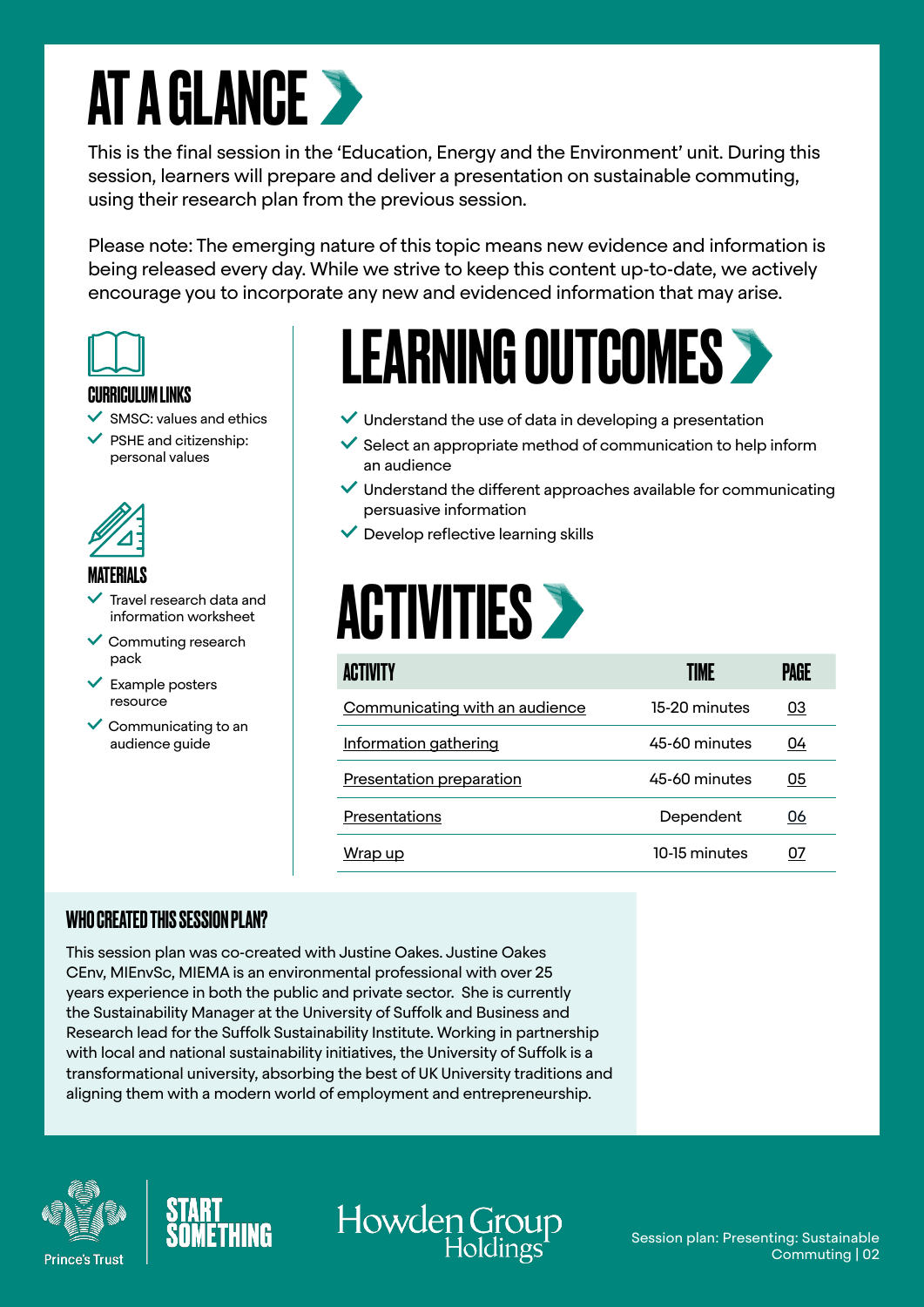# <span id="page-2-0"></span>COMMUNICATING TO AN AUDIENCE



## TIME REQUIRED

15-20 minutes



MATERIALS Communicating to an audience guide

# **ACTIVITY STEPS >**

- 1. Explain to the learners that once they have completed the research that they made a plan for in the last session, they will be presenting their findings to their group.
- 2. Introduce learners to different ways of communicating and presenting information. Using the 'Communicating to an audience guide', discuss with the group the different types of communication; exploring the different examples of each.

## OPTIONAL ACTIVITY

You could adapt this discussion by deleting information from some of the columns in the guide, e.g. the strengths/advantages and getting the young people to fill in their own ideas in groups.

- 3. To generate further discussion, you could ask the following questions:
	- How effective do you think these types of communication are in presenting information?
	- How can we ensure that what is presented is accurate and inclusive?





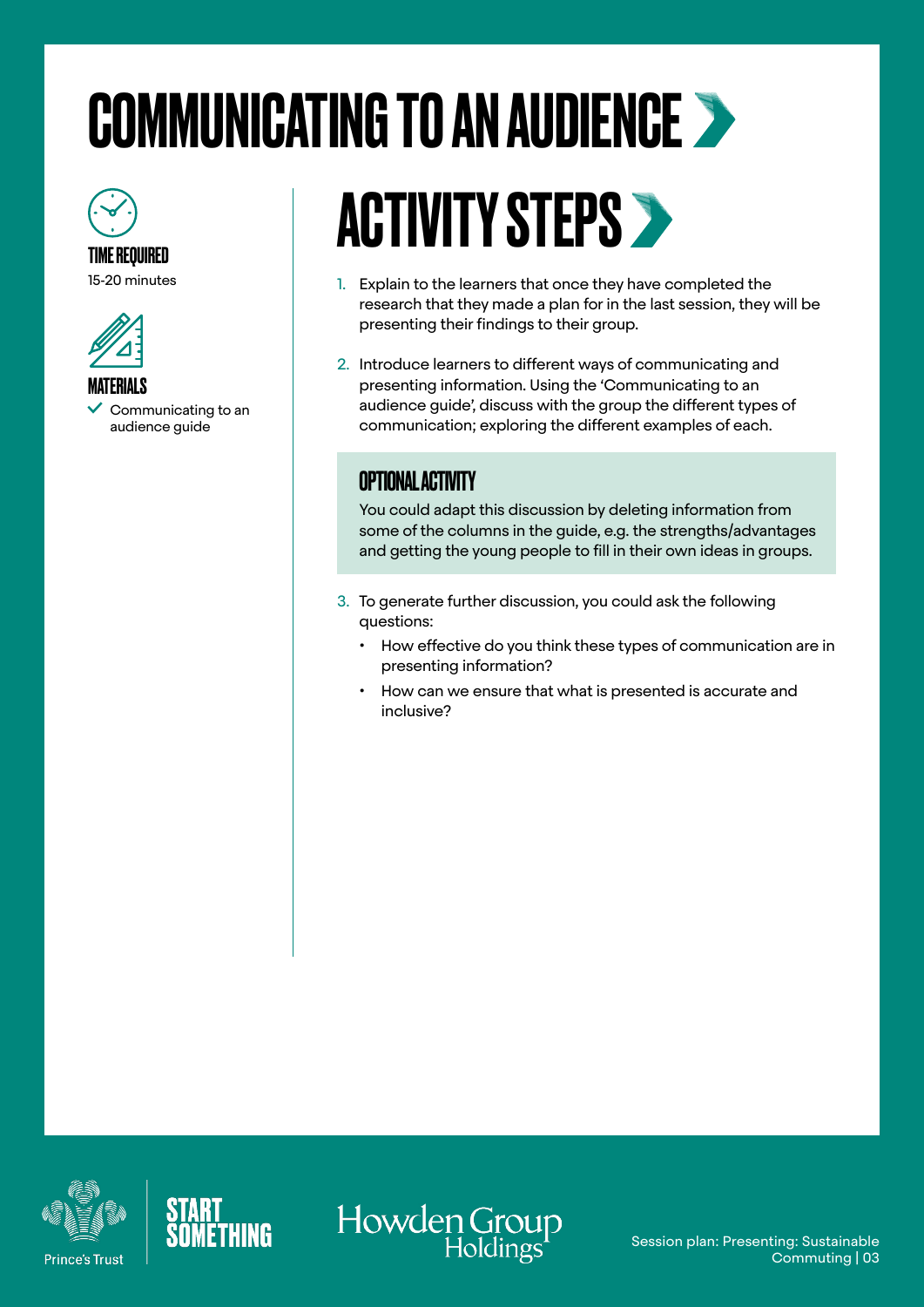# <span id="page-3-0"></span>INFORMATION GATHERING



## TIME REQUIRED

45-60 minutes



#### MATERIALS

- Commuting travel research pack
- Travel research data and infomation worksheet
- Internet access (optional)

# ACTIVITY STEPS >

1. Return learners to the groups they were in when they made their research plans in the previous session. Give each group a 'Commuting travel research pack', which provides lot of information and data for them to use if they wish.

The research pack includes various links to helpful information - you may decide to print off some key information from some of these websites before the session if the learners won't have internet accesss.

2. Encourage the groups to complete the 'Travel research data and information worksheet' by using their research packs, asking people in their settings questions and doing online research, if possible.

Learners should be encouraged to help each other out where data and information might be complicated or hard to find. Remind them to make a note of where they obtained their information.

3. Check the learners have been able to find information for each section of their worksheet before moving on to the next activity.





Howden Group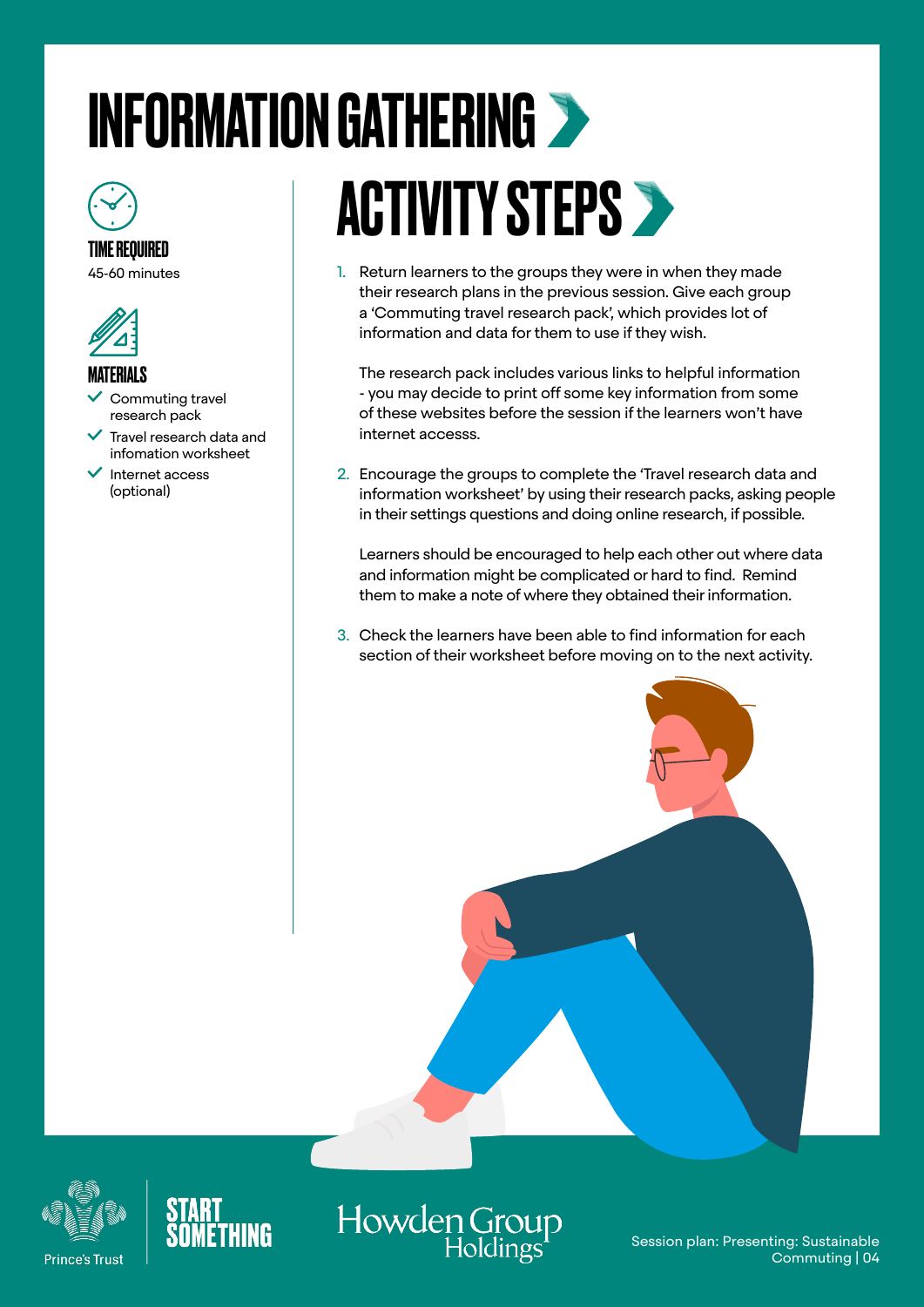# <span id="page-4-0"></span>PRESENTATION PREPARATION



TIME REQUIRED 45-60 minutes



MATERIALS

 Example posters resource

# **ACTIVITY STEPS >**

- 1. Now the learners have all the information that they need, they are ready to put it all together in a presentation for the rest of the group or you could arrange for them to present to the Headteacher/building manager.
- 2. In their groups, the learners will need to prepare and design a poster for their presentations (you could display them around the room or building). This poster could be hand-made or made on a computer. Alternatively, you could get the young people to present their information in other ways, such as a PowerPoint presentation.
- 3. Encourage the learners to include only key information from their worksheet in the last activity on their poster/in their presentation. A suggested focus is on the key facts about the environmental impact of commuting to your setting and their proposed solutions.
- 4. Hand out the 'Example posters resource' to the groups to give them some inspiration. If the posters are going to be hand-made, cuttings from old magazines and printed items for recycling can provide an option to support drawing skills, where required.
- 5. After the learners have created their posters, encourage them to organise how they are going to present their information in 2-3 minutes:
	- Who will be saying what?
	- What extra things will they say that aren't written on the poster?
	- How will they explain why they chose to present certain information and solutions?
	- Will one person in the group be responsible for answering questions?





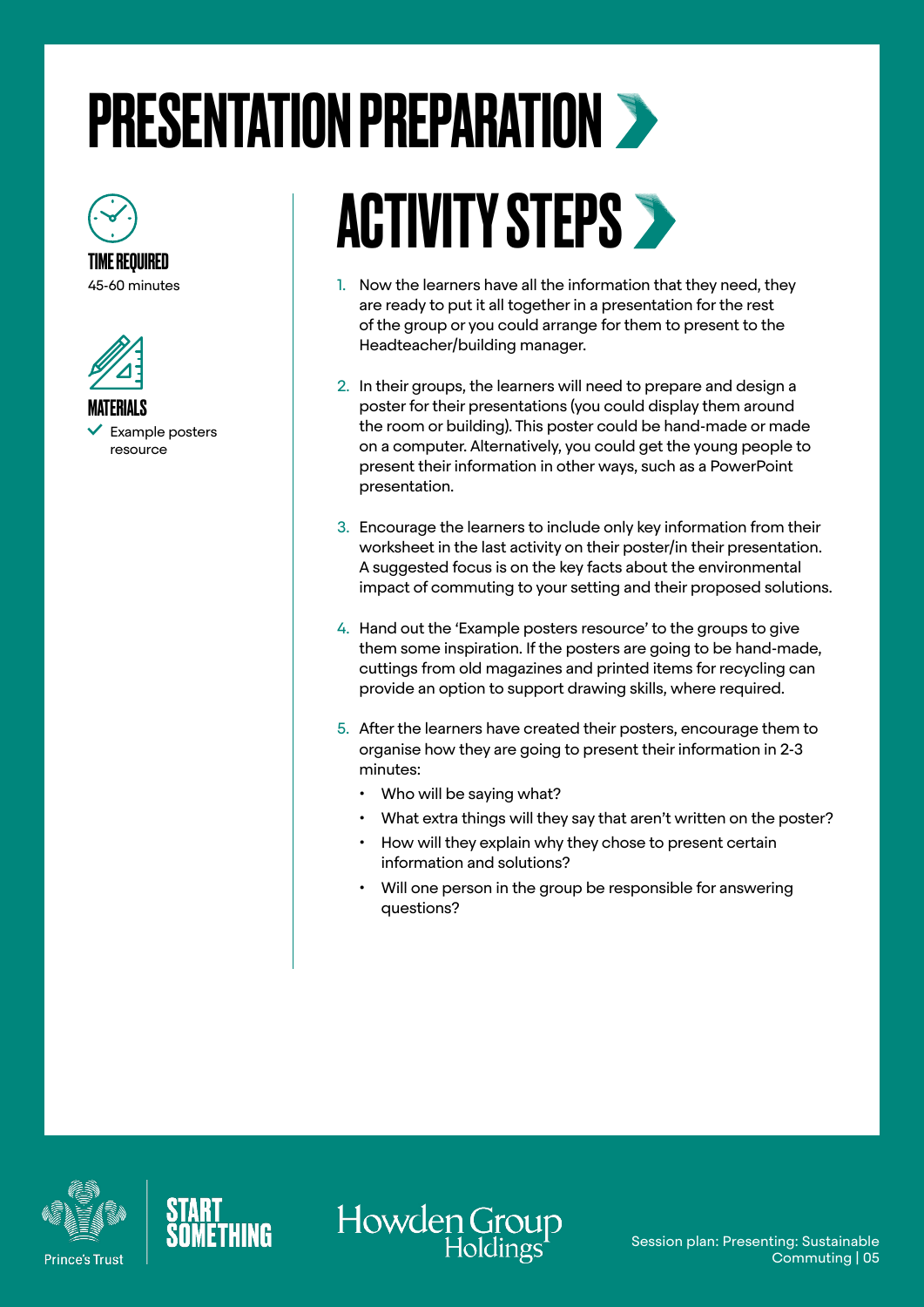# <span id="page-5-0"></span>PRESENTATIONS >



Dependent



MATERIALS Completed posters/ presentations

# **ACTIVITY STEPS >**

- 1. Once the learners have finished preparing their posters and presentations, they will present to the group and/or the Headteacher/building manager.
- 2. Give each group around 2-3 minutes to present and an extra 1-2 minutes for other groups to ask any questions they may have. Encourage learners to share what they like about each other's posters and presentations, and any constructive criticism or suggestions for improvement.